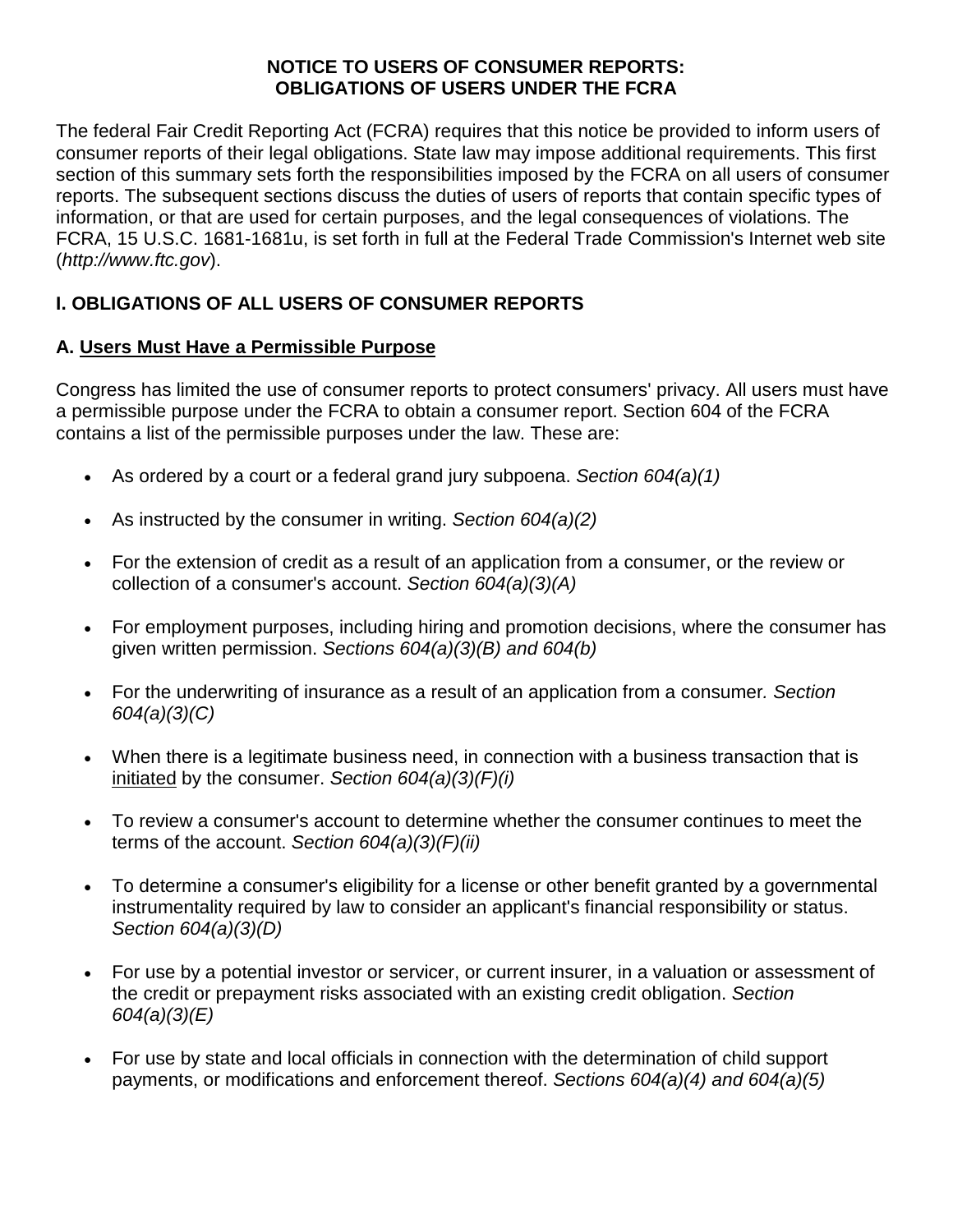In addition, creditors and insurers may obtain certain consumer report information for the purpose of making unsolicited offers of credit or insurance. The particular obligations of users of this "prescreened" information are described in Section V below.

## **B. Users Must Provide Certifications**

Section 604(f) of the FCRA prohibits any person from obtaining a consumer report from a consumer reporting agency (CRA) unless the person has certified to the CRA (by a general or specific certification, as appropriate) the permissible purpose(s) for which the report is being obtained and certifies that the report will not be used for any other purpose.

## **C. Users Must Notify Consumers When Adverse Actions Are Taken**

The term "adverse action" is defined very broadly by Section 603 of the FCRA. "Adverse actions" include all business, credit, and employment actions affecting consumers that can be considered to have a negative impact -- such as unfavorably changing credit or contract terms or conditions, denying or canceling credit or insurance, offering credit on less favorable terms than requested, or denying employment or promotion.

## **1. Adverse Actions Based on Information Obtained From a CRA**

If a user takes any type of adverse action that is based at least in part on information contained in a consumer report, the user is required by Section 615(a) of the FCRA to notify the consumer. The notification may be done in writing, orally, or by electronic means. It must include the following:

The name, address, and telephone number of the CRA (including a toll-free telephone number, if it is a nationwide CRA) that provided the report.

A statement that the CRA did not make the adverse decision and is not able to explain why the decision was made.

A statement setting forth the consumer's right to obtain a free disclosure of the consumer's file from the CRA if the consumer requests the report within 60 days.

A statement setting forth the consumer's right to dispute directly with the CRA the accuracy or completeness of any information provided by the CRA.

## **2. Adverse Actions Based on Information Obtained From Third Parties Who Are Not Consumer Reporting Agencies**

If a person denies (or increases the charge for) credit for personal, family, or household purposes based either wholly or partly upon information from a person other than a CRA, and the information is the type of consumer information covered by the FCRA, Section 615(b)(1) of the FCRA requires that the user clearly and accurately disclose to the consumer his or her right to obtain disclosure of the nature of the information that was relied upon by making a written request within 60 days of notification. The user must provide the disclosure within a reasonable period of time following the consumer's written request.

## **3. Adverse Actions Based on Information Obtained From Affiliates**

If a person takes an adverse action involving insurance, employment, or a credit transaction initiated by the consumer, based on information of the type covered by the FCRA, and this information was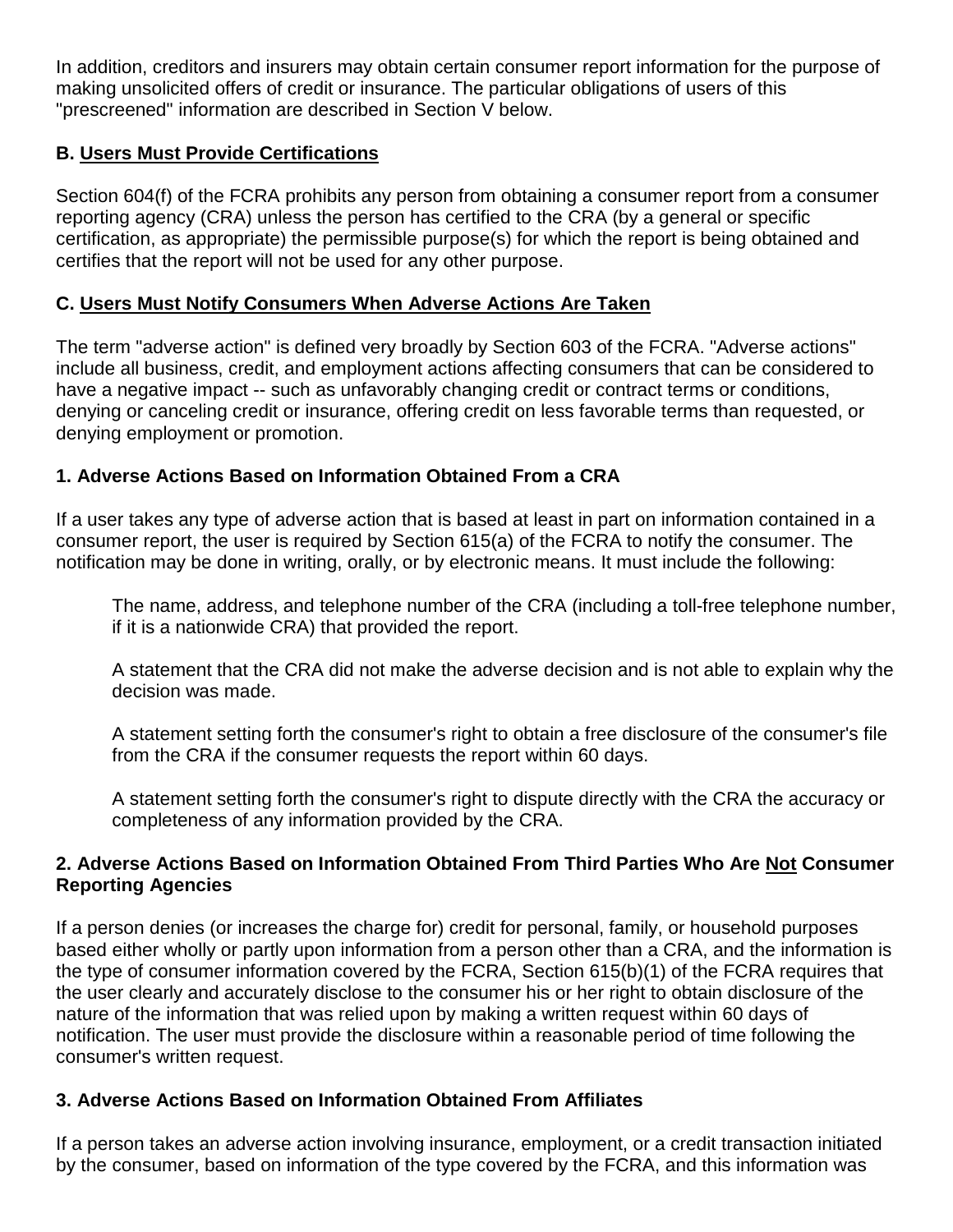obtained from an entity affiliated with the user of the information by common ownership or control, Section 615(b)(2) requires the user to notify the consumer of the adverse action. The notification must inform the consumer that he or she may obtain a disclosure of the nature of the information relied upon by making a written request within 60 days of receiving the adverse action notice. If the consumer makes such a request, the user must disclose the nature of the information not later than 30 days after receiving the request. (Information that is obtained directly from an affiliated entity relating solely to its transactions or experiences with the consumer, and information from a consumer report obtained from an affiliate are not covered by Section 615(b)(2).)

#### **II. OBLIGATIONS OF USERS WHEN CONSUMER REPORTS ARE OBTAINED FOR EMPLOYMENT PURPOSES**

If information from a CRA is used for employment purposes, the user has specific duties, which are set forth in Section 604(b) of the FCRA. The user must:

Make a clear and conspicuous written disclosure to the consumer before the report is obtained, in a document that consists solely of the disclosure, that a consumer report may be obtained.

Obtain prior written authorization from the consumer.

Certify to the CRA that the above steps have been followed, that the information being obtained will not be used in violation of any federal or state equal opportunity law or regulation, and that, if any adverse action is to be taken based on the consumer report, a copy of the report and a summary of the consumer's rights will be provided to the consumer.

Before taking an adverse action, provide a copy of the report to the consumer as well as the summary of the consumer's rights. (The user should receive this summary from the CRA, because Section 604(b)(1)(B) of the FCRA requires CRAs to provide a copy of the summary with each consumer report obtained for employment purposes.)

## **III. OBLIGATIONS OF USERS OF INVESTIGATIVE CONSUMER REPORTS**

Investigative consumer reports are a special type of consumer report in which information about a consumer's character, general reputation, personal characteristics, and mode of living is obtained through personal interviews. Consumers who are the subjects of such reports are given special rights under the FCRA. If a user intends to obtain an investigative consumer report, Section 606 of the FCRA requires the following:

The user must disclose to the consumer that an investigative consumer report may be obtained. This must be done in a written disclosure that is mailed, or otherwise delivered, to the consumer not later than three days after the date on which the report was first requested. The disclosure must include a statement informing the consumer of his or her right to request additional disclosures of the nature and scope of the investigation as described below, and must include the summary of consumer rights required by Section 609 of the FCRA. (The user should be able to obtain a copy of the notice of consumer rights from the CRA that provided the consumer report.)

The user must certify to the CRA that the disclosures set forth above have been made and that the user will make the disclosure described below.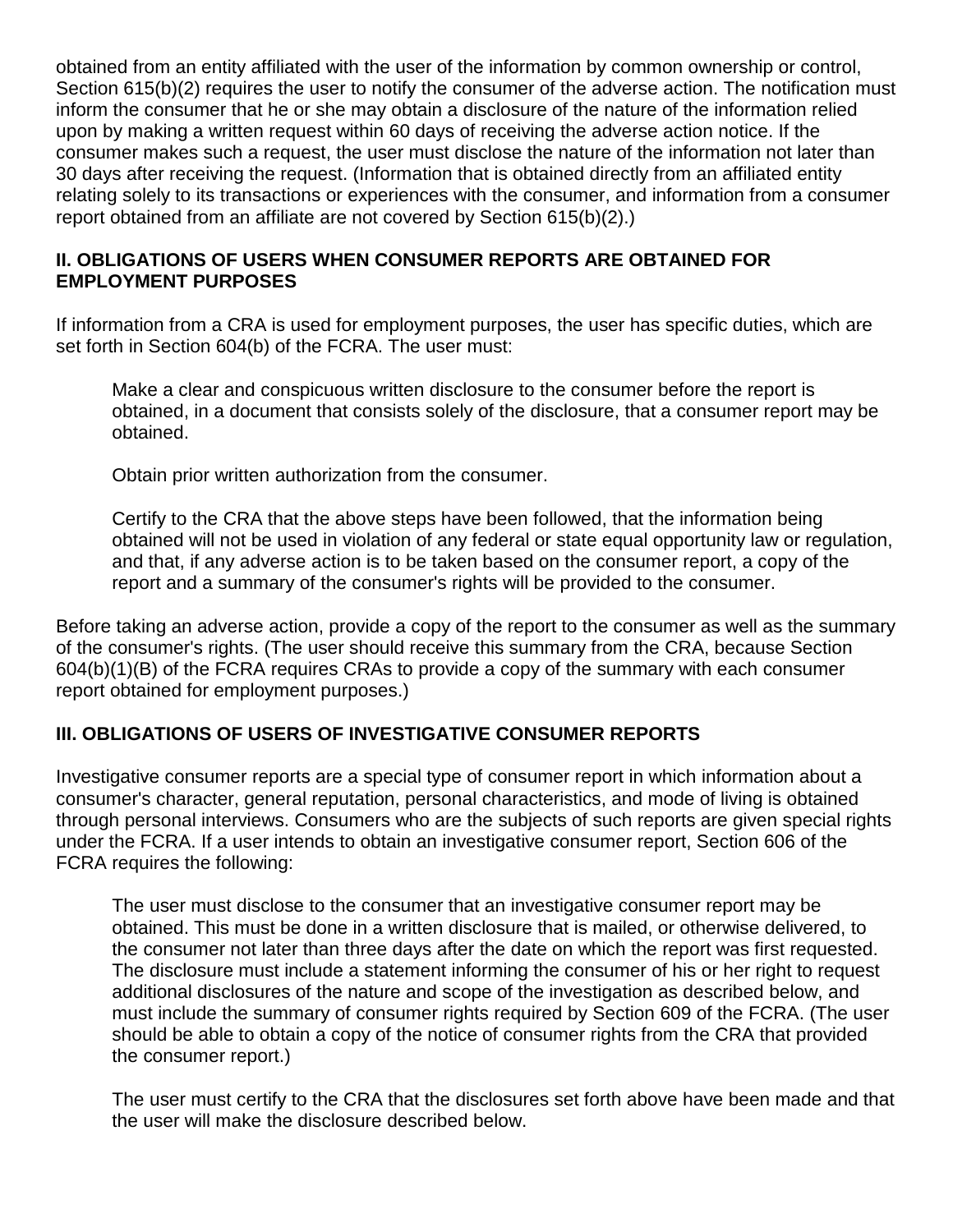Upon the written request of a consumer made within a reasonable period of time after the disclosures required above, the user must make a complete disclosure of the nature and scope of the investigation that was requested. This must be made in a written statement that is mailed, or otherwise delivered, to the consumer no later than five days after the date on which the request was received from the consumer or the report was first requested, whichever is later in time.

## **IV. OBLIGATIONS OF USERS OF CONSUMER REPORTS CONTAINING MEDICAL INFORMATION**

Section 604(g) of the FCRA prohibits consumer reporting agencies from providing consumer reports that contain medical information for employment purposes, or in connection with credit or insurance transactions, without the specific prior consent of the consumer who is the subject of the report. In the case of medical information being sought for employment purposes, the consumer must explicitly consent to the release of the medical information in addition to authorizing the obtaining of a consumer report generally.

# **V. OBLIGATIONS OF USERS OF "PRESCREENED" LISTS**

The FCRA permits creditors and insurers to obtain limited consumer report information for use in connection with unsolicited offers of credit or insurance under certain circumstances. *Sections 603(l), 604(c), 604(e), and 615(d)* This practice is known as "prescreening" and typically involves obtaining a list of consumers from a CRA who meet certain preestablished criteria. If any person intends to use prescreened lists, that person must (1) before the offer is made, establish the criteria that will be relied upon to make the offer and to grant credit or insurance, and (2) maintain such criteria on file for a three-year period beginning on the date on which the offer is made to each consumer. In addition, any user must provide with each written solicitation a clear and conspicuous statement that:

Information contained in a consumer's CRA file was used in connection with the transaction.

The consumer received the offer because he or she satisfied the criteria for credit worthiness or insurability used to screen for the offer.

Credit or insurance may not be extended if, after the consumer responds, it is determined that the consumer does not meet the criteria used for screening or any applicable criteria bearing on credit worthiness or insurability, or the consumer does not furnish required collateral.

The consumer may prohibit the use of information in his or her file in connection with future prescreened offers of credit or insurance by contacting the notification system established by the CRA that provided the report. This statement must include the address and toll-free telephone number of the appropriate notification system.

## **VI. OBLIGATIONS OF RESELLERS**

Section 607(e) of the FCRA requires any person who obtains a consumer report for resale to take the following steps:

Disclose the identity of the end-user to the source CRA.

Identify to the source CRA each permissible purpose for which the report will be furnished to the end-user.